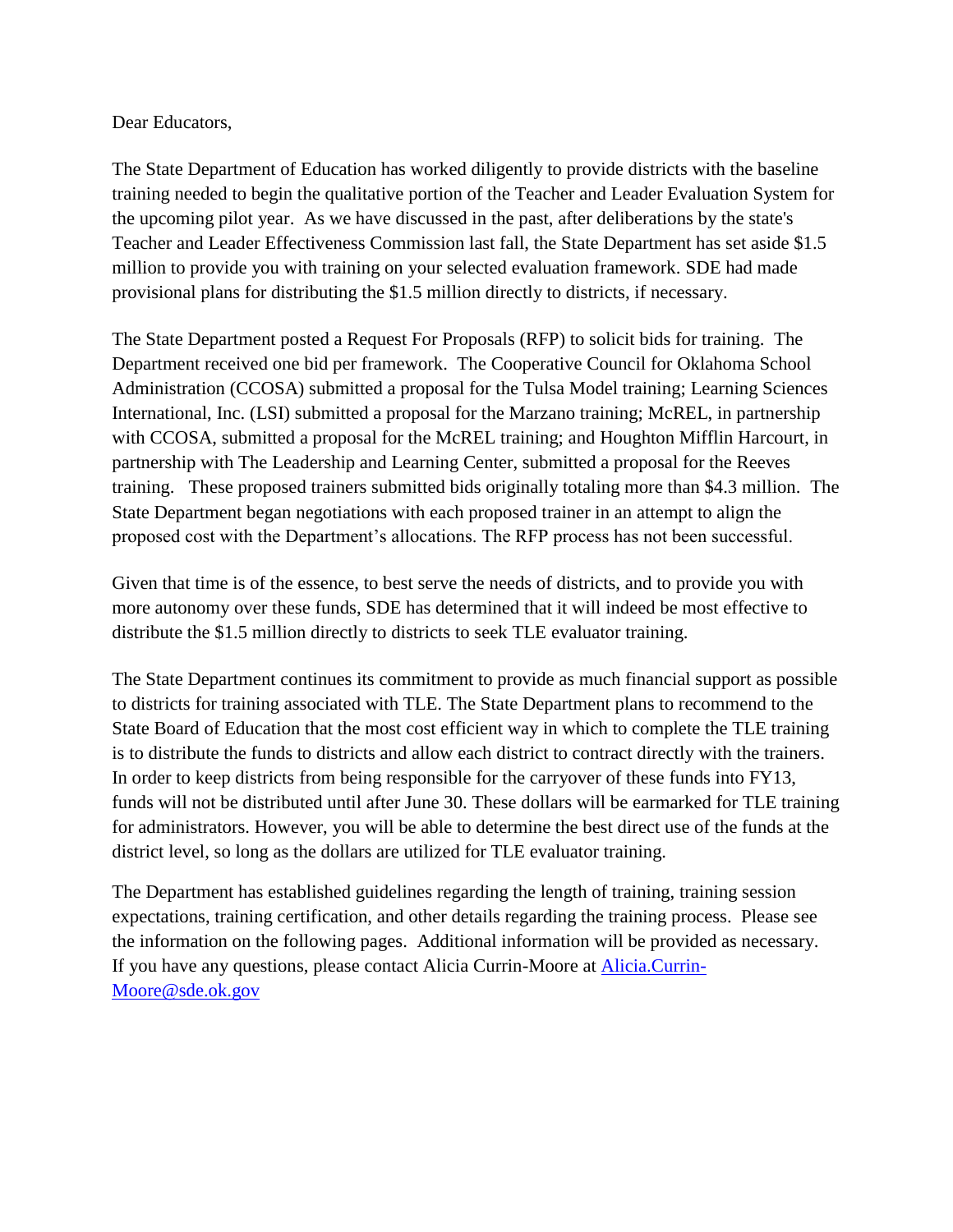# TLE Funding Chart

| <b>Framework</b> | <b>Framework Trainer</b> | <b>Maximum number of</b><br>participants per training<br>session | funding allocation from<br>the SDE | Estimated Per participant Framework trainer's final<br>proposed cost per<br>participant* |
|------------------|--------------------------|------------------------------------------------------------------|------------------------------------|------------------------------------------------------------------------------------------|
| <b>Tulsa TLE</b> | <b>CCOSA</b>             | 60                                                               | \$400.00                           | \$594.00                                                                                 |
| Marzano          | <b>LSI</b>               | 100 (Day 1 and 2)<br>50 (Days 3-5)                               | \$400.00                           | \$398.00                                                                                 |
| <b>McREL</b>     | McREL/CCOSA              | 50                                                               | \$225.00                           | \$211.00                                                                                 |
| <b>Reeves</b>    | Leadership and Learning  | 60                                                               | \$225.00                           | \$234.00                                                                                 |

\* Please note that the proposed cost per participant is based on the components of the state's RFP, including the maximum number of participants per training session. Therefore, actual costs may vary. If your district attends a training session that has not met the capacity requirements, the funds to be paid by the district may increase. Districts will be notified by each framework trainer regarding specific cost information.

## OSDE Training Guidelines

Currently, the OSDE has approved the following providers to deliver TLE training to Oklahoma districts:

- The Tulsa TLE Observation and Evaluation System- The Cooperative Council for Oklahoma School Administration (CCOSA);
- Marzano's Causal Teacher Evaluation- Learning Sciences International, Inc. (LSI);
- McREL's Principal Evaluation System-McREL, in partnership with CCOSA; and
- Reeves Leadership Performance Matrix- Houghton Mifflin Harcourt, in partnership with The Leadership and Learning Center

Documentation regarding each provider's credentials are available upon request. If additional trainers are approved in the future, all district superintendents will be notified.